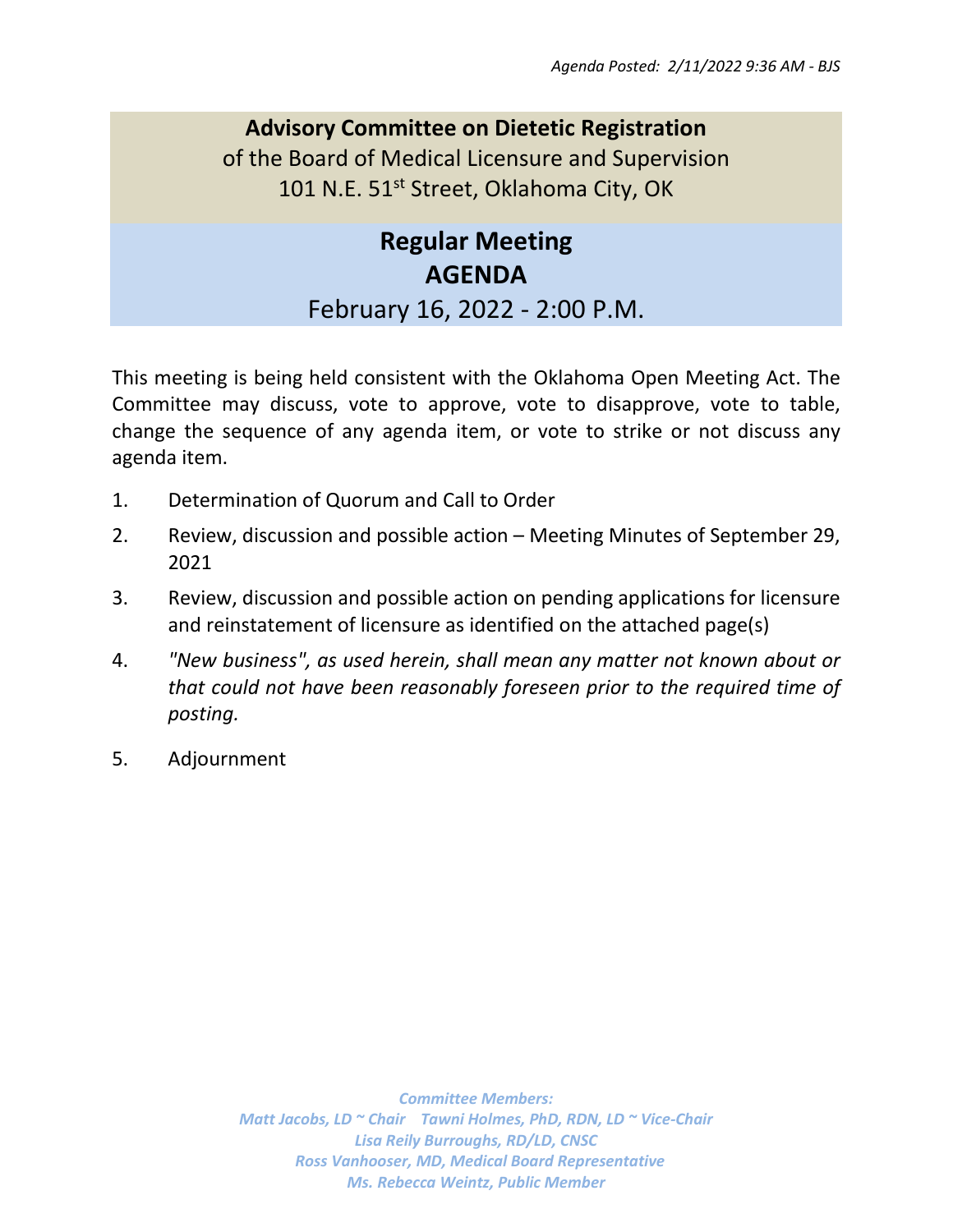#### Advisory Committee on Dietetic Registration February 16, 2022

| INCOMPLETE PROVISIONAL DIETITIAN APPLICATIONS                |                                                         |  |
|--------------------------------------------------------------|---------------------------------------------------------|--|
| PD 834                                                       | STOVALL, NICOLE                                         |  |
| PD 835                                                       | MILLS, NATHAN L JR                                      |  |
| INCOMPLETE LICENSED DIETITIAN APPLICATIONS                   |                                                         |  |
| LD 2611                                                      | SAPPER, SOPHIA HOPEWELL                                 |  |
| LD 2657                                                      | KIDD, ALEXANDRIA NICOLE                                 |  |
| LD 2659                                                      | RAJA MANURI, PALLAVI                                    |  |
| LD 2660                                                      | RISTEEN, KAYLA                                          |  |
| LD 2661                                                      | WALTERS, KATHLEEN                                       |  |
| LD 2669                                                      | EDDY, STEPHANIE NICOLE                                  |  |
| LD 2671                                                      | <b>BOWLING, CHRISTINA LEE</b>                           |  |
| LD 2675                                                      | GORSKI, EMMA ELIZABETH                                  |  |
| LD 2677                                                      | WALSH, BROOKE                                           |  |
| LD 2678                                                      | CHAIT, LOIS H                                           |  |
| LD 2685                                                      | KIRLIN, CASEY HARP                                      |  |
| LD 2686                                                      | SASU, GLORIA ASANTEWAH                                  |  |
| LD 2687                                                      | MUNIR, SHIREEN                                          |  |
| LD 2688                                                      | SCILLIAN, JESSICA                                       |  |
| LD 2689                                                      | WILLIAMS, LORA                                          |  |
| LD 2692                                                      | LEVERINGTON, VICTORIA LEIGH                             |  |
| LD 2694                                                      | INEMAN, STEPHANIE ELAINE                                |  |
| LD 2695                                                      | TIBODEAU, ABBY                                          |  |
| LD 2699                                                      | MORRISON, IRENE M                                       |  |
| LD 2700                                                      | LIDGETT, HEIDI L                                        |  |
| <b>COMPLETE REINSTATEMENT LICENSED DIETITIAN APPLICATION</b> |                                                         |  |
|                                                              |                                                         |  |
| LD 1965                                                      | HOVER, KAYLA                                            |  |
|                                                              | INCOMPLETE REINSTATEMENT LICENSED DIETITIAN APPLICATION |  |
| LD 1798                                                      | ATNIP, LUCINDA MARIE                                    |  |
|                                                              | <b>COMPLETE LICENSED DIETITIAN APPLICATIONS</b>         |  |
| LD 2649                                                      | FARON, JORDYN LYNNE                                     |  |
| LD 2650                                                      | MARTIN, BAILEY E                                        |  |
| LD 2651                                                      | ZIMMER, KAMRYN                                          |  |
| LD 2652                                                      | METZINGER, KATHERINE MICHELLE                           |  |
| LD 2653                                                      | VALCARCEL, RACHEL MARIE                                 |  |
| LD 2654                                                      | HUBBARD, HALEY MARIE                                    |  |
| LD 2655                                                      | CURIEL, ANGELINA                                        |  |
| LD 2656                                                      | SMITH, MICAH                                            |  |
| LD 2658                                                      | STOCKTON, MADELYN                                       |  |
| LD 2662                                                      | MARSH, AUBREY CAROL                                     |  |
| LD 2663                                                      | MOORE-LIESTER, JENNA DENISE                             |  |
| LD 2664                                                      | LEVERSO, KAILEE                                         |  |
| LD 2665                                                      | MORRIS, NANCY SUZANNE                                   |  |
| LD 2666                                                      | AXELBAUM, JULIA                                         |  |
| LD 2667                                                      | JOY, MEGAN                                              |  |
| LD 2670                                                      | HIGGANBOTHAM, LAUREN DIANE                              |  |
| LD 2672                                                      | SANDERS, ASHTON MCKENZIE                                |  |
| LD 2673                                                      | PELZEL, DANICA MICHELLE                                 |  |